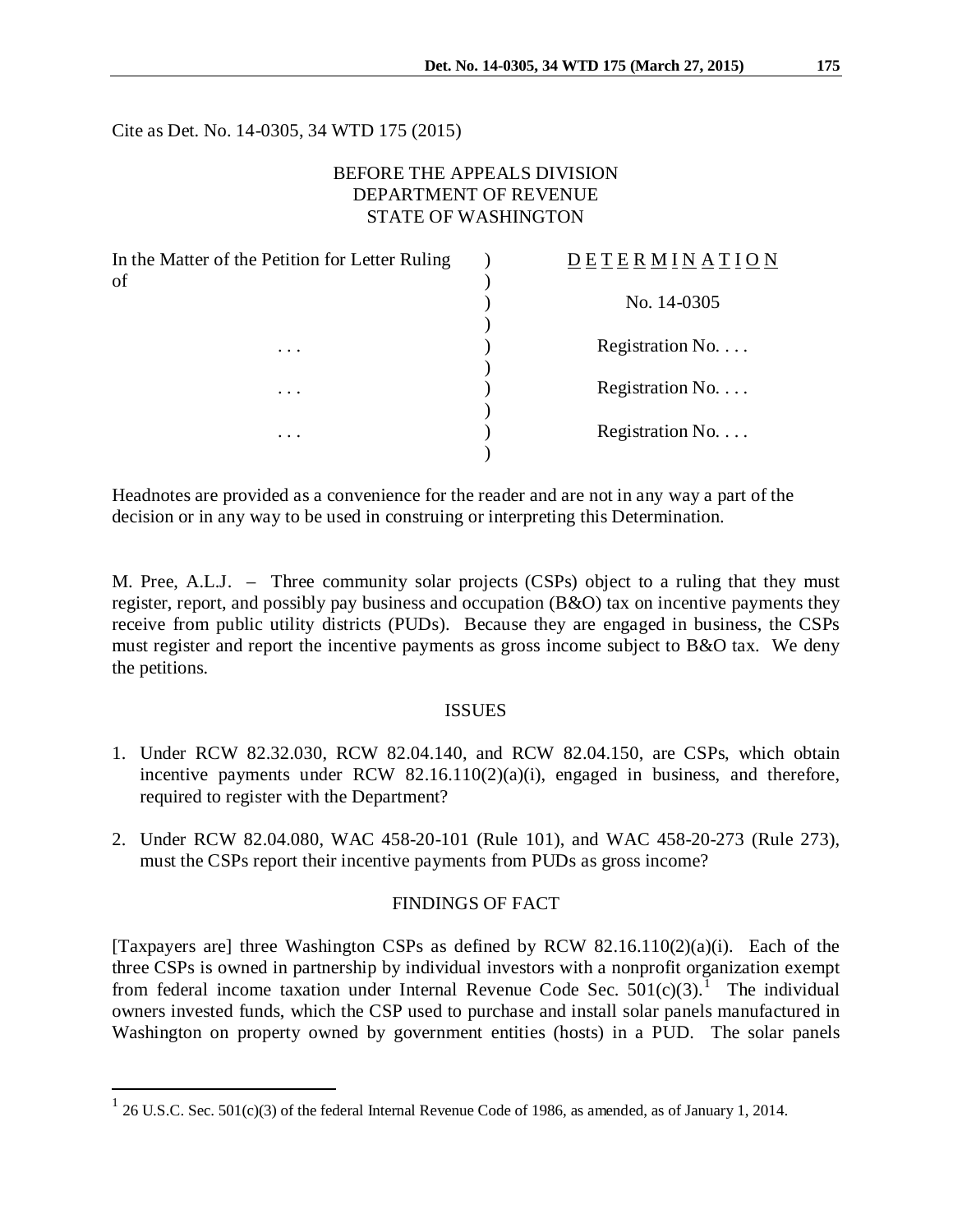generated electricity. The nonprofit organizations acted as the CSPs' applicants to obtain an agreement with the local PUD.

The CSPs entered agreements with the PUDs whereby the PUDs would measure and purchase the electricity generated by each CSP. The PUDs agreed to pay the CSPs an incentive payment at a rate of \$1.08 per kilo-watt hour generated. The CSPs incentive payments exceed \$28,000.00 per year. After the PUDs paid the CSPs, each CSP paid its individual investors a share of its incentive payment based upon each investor's proportionate investment in the CSP.

The administrator for the CSPs wrote the Department of Revenue (Department) and asked whether the CSPs were required to register with the Department, and whether the CSPs were liable for any Washington state excise taxes. The Department's Taxpayer Information and Education Section (TI&E) replied that if the CSP received more than \$12,000 in gross income, including the incentive payments, the CSPs were required to register with the Department. TI&E stated the income from the incentive payments is subject to B&O tax under the service and other activities classification. TI&E indicated the CSPs may be eligible for the small business B&O tax credit. . . .

The CSPs disagreed with TI&E's ruling, and appealed. The CSPs contend they are not engaged in business and, therefore, are not required to register. The CSPs note they do not lease property. They state they do not sell electricity. Each CSP agreed to convey its solar equipment on July 1, 2020, to the host where the equipment was installed.

Investors could benefit financially under the CSP joint ventures or partnerships with the nonprofits.<sup>[2](#page-1-0)</sup> Under the contracts for ownership between the investors and the nonprofits setting up the CSPs, the investors were entitled to their proportionate share of the incentive payments, but understood, "the return of funds of the investor is dependent upon the [kilo-watt hours] generated by the CSP and the rules in WAC 458-20-273.". . .

### ANALYSIS

The CSPs argue they are not engaged in taxable business activities in Washington. RCW 82.04.220 levies a B&O tax "for the act or privilege of engaging in business activities" in Washington. "Engaging in business" means commencing, conducting, or continuing in business. RCW 82.04.150. Business activities subject to tax include "all activities engaged in with the object of gain, benefit, or advantage . . . directly or indirectly." RCW 82.04.140. The courts of this state have recognized "[t]he legislative purpose behind the B&O tax scheme is to tax virtually all business activity in the state." *Impecoven v. Dep't of Revenue*, 120 Wn.2d 357, 363, 841 P.2d 752 (1992). As a general proposition, "[t]axation is the rule and exemption is the exception." *O'Leary v. Dep't of Revenue*, 105 Wn.2d 679, 682, 717 P.2d 273 (1986), quoting *Budget Rent-A-Car of Washington-Oregon, Inc. v. Dep't of Revenue*, 81 Wn.2d 171, 174, 500 P.2d 764 (1972).

 $\overline{a}$ 

<span id="page-1-0"></span> $2$  For instance, one website estimated the investor's return on a 2012 investment of \$500.00: "The average annual incentive payment is estimated to be \$91.00 per each \$500.00 invested, for a total return on investment of about 46% over the eight years." From http://twispworks.org/twispworks-community-solar-project (last viewed August 14, 2014).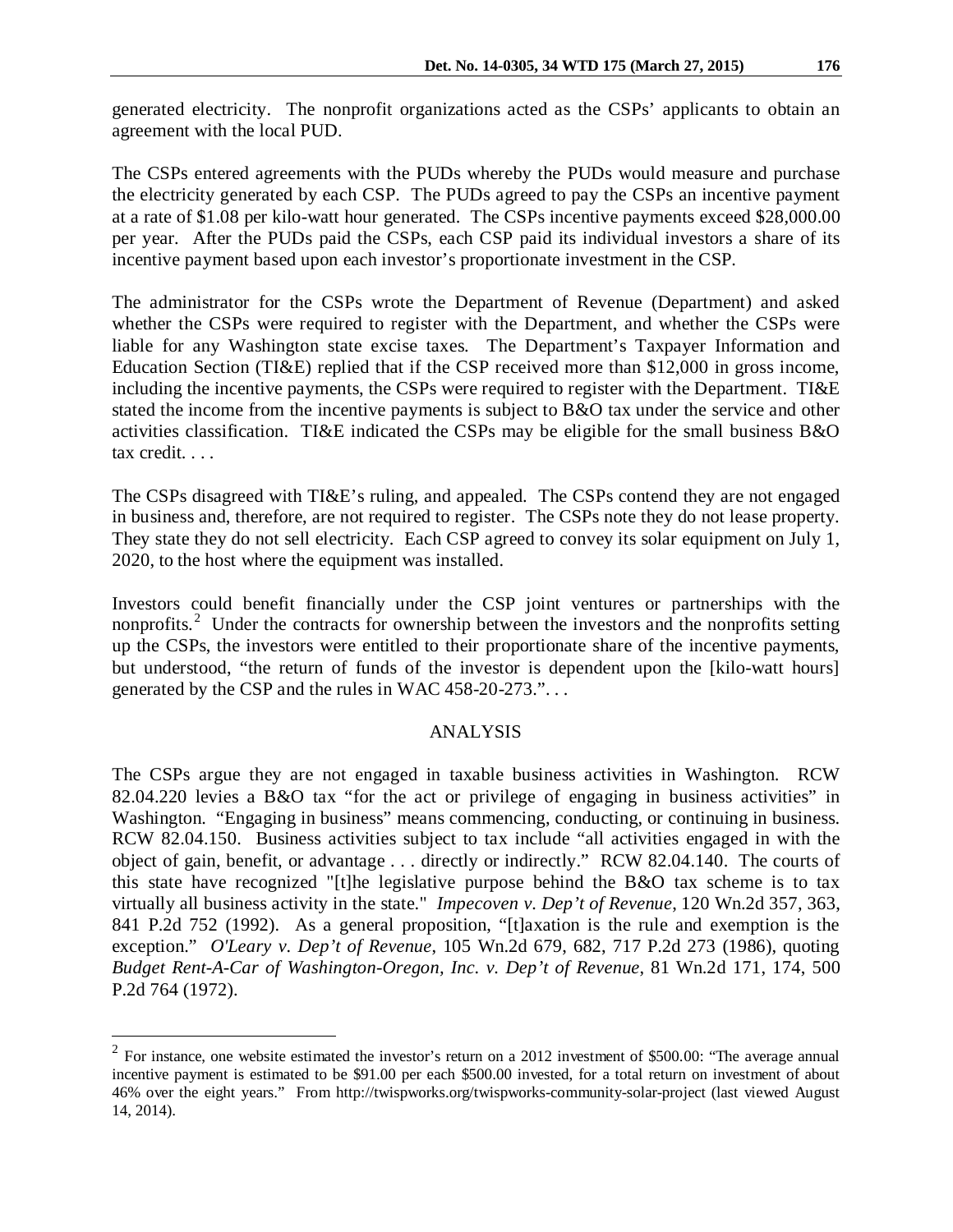Washington courts have interpreted the definition of "business" in RCW 82.04.140 broadly. See *Young Men's Christian Ass'n v. State*, 62 Wn.2d 504, 383 P.2d 497 (1963); *City of Seattle v. State*, 59 Wn.2d 150, 367 P.2d 123 (1961). These courts have found a business need not generate a profit to be engaged in taxable business activities. *Id*.; see also *Budget Rent-A-Car*, 81 Wn.2d at 174 ("Whether a profit is realized on the transactions is immaterial, for the tax is on the gross revenues received in the course of doing business."). This is because the plain meaning of the words used to define "business" in RCW 82.04.140, such as "gain," "benefit," and "advantage," "convey a meaning wider in scope than does the word 'profit.'" *City of Seattle*, 59 Wn.2d at 153.

In our case, the CSPs act under RCW  $82.16.110(2)(a)(i)$  to obtain incentive payments from the PUDs for the owners. The [individual investors] benefit by recovering their investment and receive a return on their investment depending upon the electricity generated. [Investors] provide funds in hopes of generating gain from their investment. Even if they do not earn a profit from this investment, the object of creating the CSPs is to generate a gain or advantage sufficient to be a "business" for tax purposes. We conclude the CSPs are engaged in business.

We must next determine the tax treatment of the CSPs' activities. Washington's B&O tax applies to various tax classifications, including making sales at retail pursuant to RCW 82.04.250, and providing services pursuant to RCW 82.04.290. Persons engaged in business taxable under RCW 82.04.290 are subject to B&O tax measured by the "gross income of the business." "Gross income of the business" means the value proceeding or accruing by reason of the transaction of the business engaged in and includes . . . other emoluments however designated, all without any deduction . . . on any other expense whatsoever paid . . . . " RCW 82.04.080(1).

The PUDs pay the CSPs incentive payments for the electricity generated. The incentive payments constitute gross income under RCW 82.04.080. RCW 82.04.220 imposes B&O tax on the gross income of the business. Incentive payments received for the electricity generated by a CSP's system constitute gross income subject to the B&O tax. Rule 273(701)(b).

Because the CSPs thought they were not engaged in business and their incentive payments were not taxable, they concluded they were not required to register. Because they were engaged in business and received incentive payments subject to B&O tax, we reach a different conclusion.

Persons engaged in business in Washington have a duty to register, under RCW 82.32.030(1), if they perform any act upon which tax is imposed. However, registration is not required when a person's "gross income of the business, from all business activities [subject to B&O tax], is less than twelve thousand dollars per year." RCW 82.[3](#page-2-0)2.030(2)(a); Rule  $101(2)(a)(i).$ <sup>3</sup>

. . . Rule 273(702) requires a nonutility CSP receiving incentive payments under the incentive program to register with the Department unless its annual gross income is below \$12,000.00, the exemption amount for requiring registration. Because the incentive payments made to each CSP exceeds \$12,000.00 per year, we conclude the CSPs must register with the Department.

<span id="page-2-0"></span> $3$  Rule 101(2) explains that a business whose gross income from all business activities is under the annual exemption amount is not required to register, so long as other requirements are met. That exemption amount is currently \$12,000.00 gross income. Rule 101(2)(a)(i).  $\overline{a}$